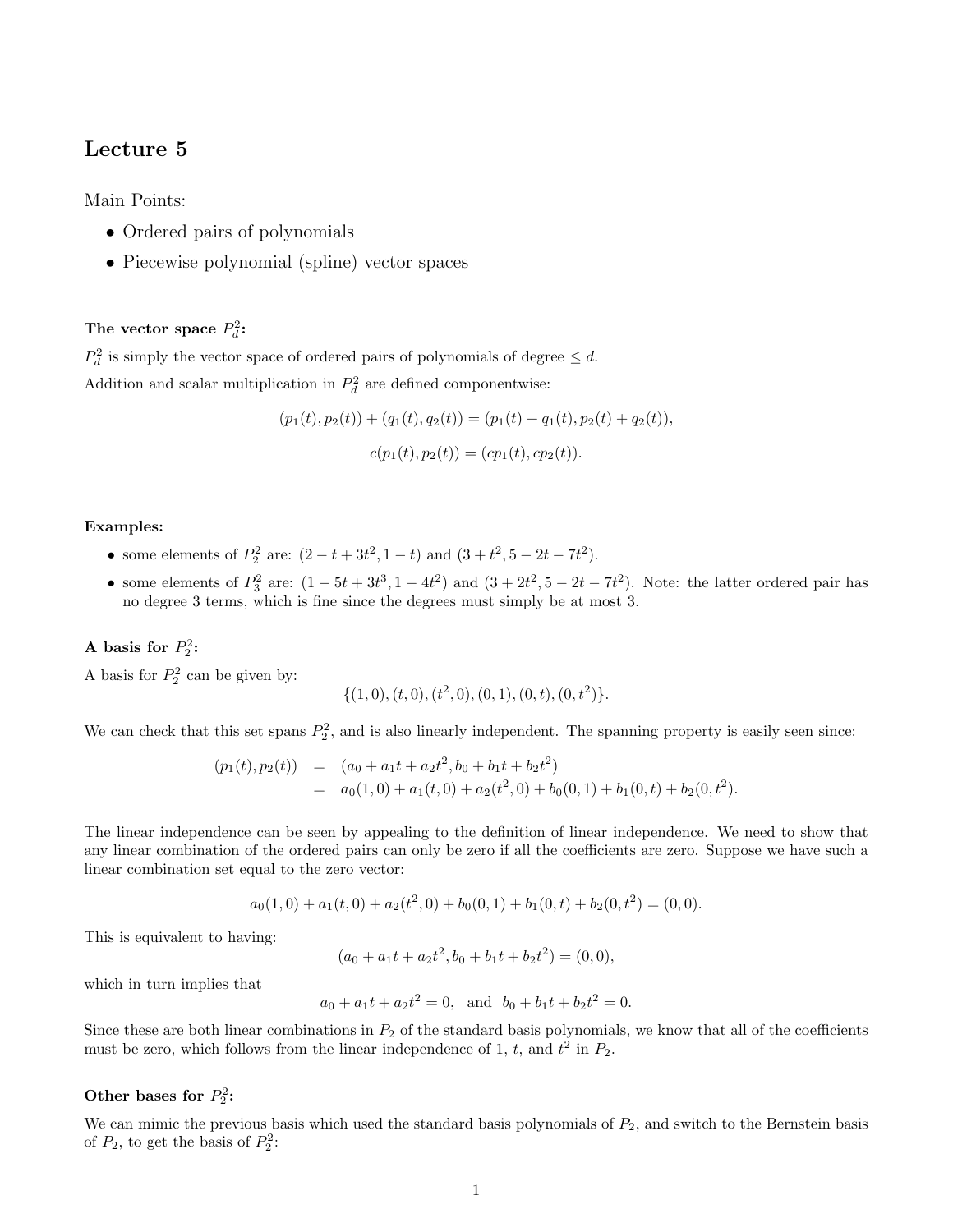$$
\{(B_0^2(t),0), (B_1^2(t),0), (B_2^2(t),0), (0,B_0^2(t)), (0,B_1^2(t)), (0,B_2^2(t))\}.
$$
  
= {((1-t)<sup>2</sup>,0), (2(1-t)t,0), (t<sup>2</sup>,0), (0, (1-t)<sup>2</sup>), (0, 2(1-t)t), (0,t<sup>2</sup>)}.

Similarly, this can be done with any other basis of polynomials, such as  $\{b_0(t), b_1(t), b_2(t)\}\text{, to form the basis of } P_2^2$ :

$$
\{(b_0(t),0), (b_1(t),0), (b_2(t),0), (0,b_0(t)), (0,b_1(t)), (0,b_2(t))\}.
$$

For example, we could take  $\{b_0(t), b_1(t), b_2(t)\}$  equal to a Vandermonde basis of  $P_2$  such as  $\{(t-1)^2, (t-2)^2, (t-3)^2\}$ to get:

$$
\{((t-1)^2,0),((t-2)^2,0),((t-3)^2,0),(0,(t-1)^2),(0,(t-2)^2),(0,(t-3)^2)\}.
$$

## Basis for  $P_d^k$ :

The set of k-tuples

$$
(t^i, 0, \ldots, 0), (0, t^i, 0, \ldots, 0), \ldots, (0, \ldots, 0, t^i)
$$

for  $i = 0...$ , d, is a basis of  $P_d^k$ . There are k entries in the list for each i, so  $(d+1)k$  in all, which says that the dimension of  $P_d^k$  is  $(d+1)k$ .

### Examples:

•  $P_1^3$  has dimension 6 with basis:

$$
\{(1,0,0), (0,1,0), (0,0,1),
$$
  

$$
(t,0,0), (0,t,0), (0,0,t)\}
$$

•  $P_3^4$  has dimension 16 with basis:

$$
\{(1,0,0,0), (0,1,0,0), (0,0,1,0), (0,0,0,1),
$$
  

$$
(t,0,0,0), (0,t,0,0), (0,0,t,0), (0,0,0,t),
$$
  

$$
(t^2,0,0,0), (0,t^2,0,0), (0,0,t^2,0), (0,0,0,t^2),
$$
  

$$
(t^3,0,0,0), (0,t^3,0,0), (0,0,t^3,0), (0,0,0,t^3)\}
$$

•  $P_2^5$  has dimension 15 with basis:

{(1, 0, 0, 0, 0),(0, 1, 0, 0, 0),(0, 0, 1, 0, 0),(0, 0, 0, 1, 0),(0, 0, 0, 0, 1),

 $(t, 0, 0, 0, 0), (0, t, 0, 0, 0), (0, 0, t, 0, 0), (0, 0, 0, t, 0), (0, 0, 0, 0, t),$  $(t^2, 0, 0, 0, 0), (0, t^2, 0, 0, 0), (0, 0, t^2, 0, 0), (0, 0, 0, t^2, 0), (0, 0, 0, 0, t^2)\}$ 

Next, we develop a different basis of  $P_d^k$ . We start by including all the elements:

 $(1, 1, \ldots, 1), (t, t, \ldots, t), \ldots, (t^d, t^d, \ldots, t^d)$ 

These are  $d+1$  elements, corresponding to the standard basis of  $P_d$ . By choosing coefficients for these elements we can obtain any polynomial of degree d or less, repeated on each component. In order to form a basis we need to obtain any element of  $P_d^k$  of the form:

$$
(p_1, p_2, \ldots, p_k).
$$

We can do this with the following additional elements:

$$
(0,1,\ldots,1), (0,t,\ldots,t), \ldots, (0,t^d,\ldots,t^d),
$$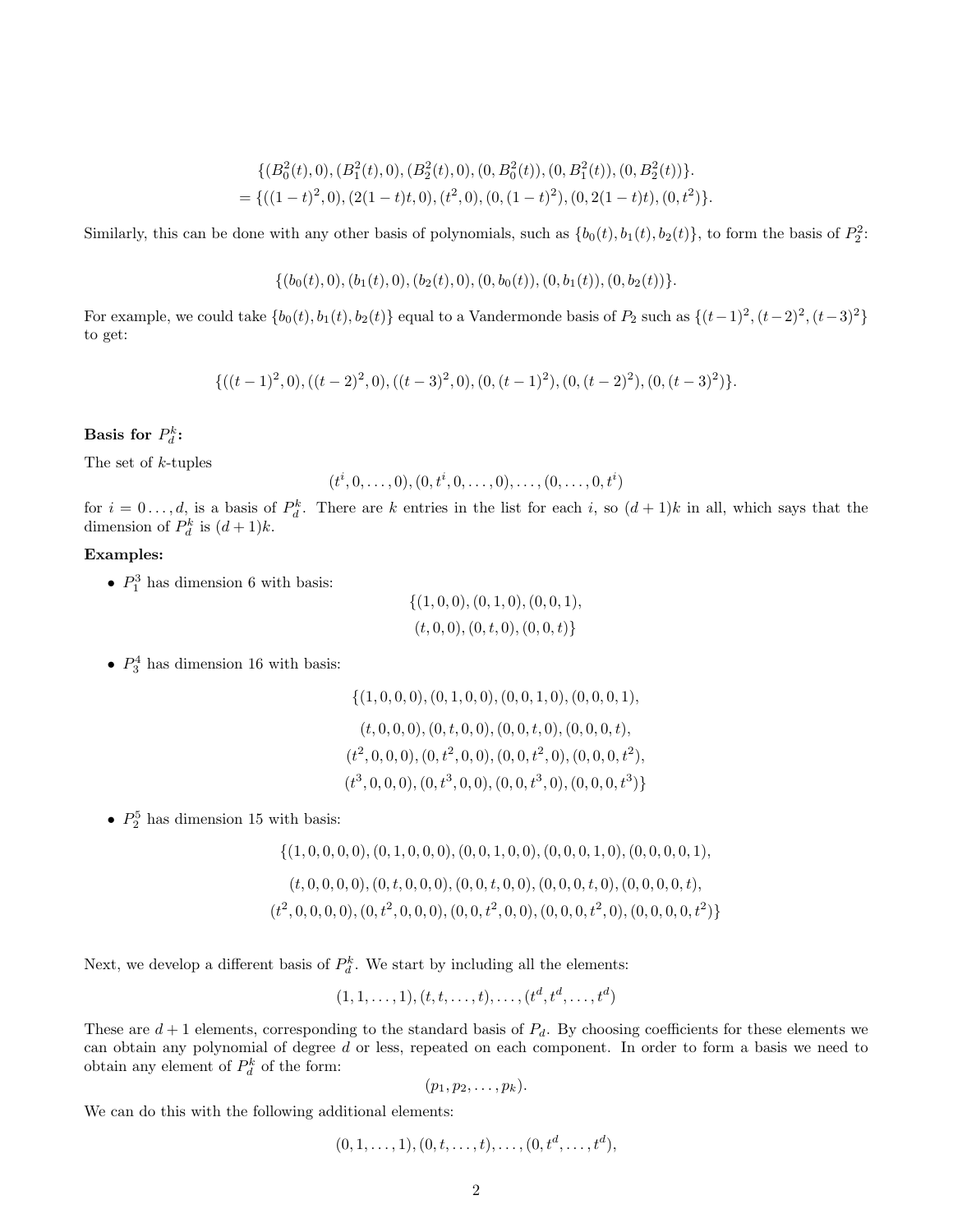$$
(0,0,1,\ldots,1), (0,0,t,\ldots,t),\ldots,(0,0,t^d,\ldots,t^d),
$$
  

$$
\vdots
$$
  

$$
(0,\ldots,0,1), (0,\ldots,0,t),\ldots,(0,\ldots,0,t^d).
$$

In order to see that the above elements span  $P_d^k$ , we first write:

$$
(p_1, p_2,..., p_k) = (p_1, p_1,..., p_1)
$$
  
= +(0, p\_2 - p\_1,..., p\_2 - p\_1)  
= +(0, 0, p\_3 - p\_2..., p\_3 - p\_2)  
= +(0, 0, 0, p\_4 - p\_3..., p\_4 - p\_3)  
= 
$$
\vdots
$$
  
= +(0, 0, 0,..., 0, p\_k - p\_{k-1})

Note: In the above sum each line makes a correction to the previous line so that one more component has the desired polynomial. Also, each line can be spanned by exactly the corresponding line in the following basis:

$$
\{(1, 1, \ldots, 1), (t, t, \ldots, t), \ldots, (t^d, t^d, \ldots, t^d),
$$
  
\n
$$
(0, 1, \ldots, 1), (0, t, \ldots, t), \ldots, (0, t^d, \ldots, t^d),
$$
  
\n
$$
(0, 0, 1, \ldots, 1), (0, 0, t, \ldots, t), \ldots, (0, 0, t^d, \ldots, t^d),
$$
  
\n
$$
\vdots
$$
  
\n
$$
(0, \ldots, 0, 1), (0, \ldots, 0, t), \ldots, (0, \ldots, 0, t^d)\}
$$

### Examples:

•  $P_1^3$  has dimension 6 with basis:

$$
\{(1,1,1),(t,t,t),(0,1,1),(0,t,t),(0,0,1),(0,0,t)\}
$$

• Write the element  $(2t-1,3,5t)$  in  $P_1^3$  in terms of the two bases given so far. Call these two bases:

$$
B_1 = \{(1,0,0), (t,0,0), (0,1,0), (0,t,0), (0,0,1), (0,0,t)\}
$$

and

$$
B_2 = \{(1,1,1), (t,t,t), (0,1,1), (0,t,t), (0,0,1), (0,0,t)\}.
$$

In the first case:

$$
(2t-1,3,5t) = -(1,0,0) + 2(t,0,0) + 3(0,1,0) + 0(0,t,0) + 0(0,0,1) + 5(0,0,t).
$$

For the second case, we need to write

$$
p_1(t) = 2t - 1
$$
,  $p_2(t) = 3$ , and  $p_3(t) = 5t$ .

Then we also have

$$
p_2(t) - p_1(t) = 4 - 2t
$$
, and  $p_3(t) - p_2(t) = 5t - 3$ .

Now we can follow the method above for

$$
(p_1, p_2, p_3) = (p_1, p_1, p_1) + (0, p_2 - p_1, p_2 - p_1) + (0, 0, p_3 - p_2)
$$

to obtain:

$$
(2t-1,3,5t) = -(1,1,1) + 2(t,t,t) + 4(0,1,1) - 2(0,t,t) - 3(0,0,1) + 5(0,0,t).
$$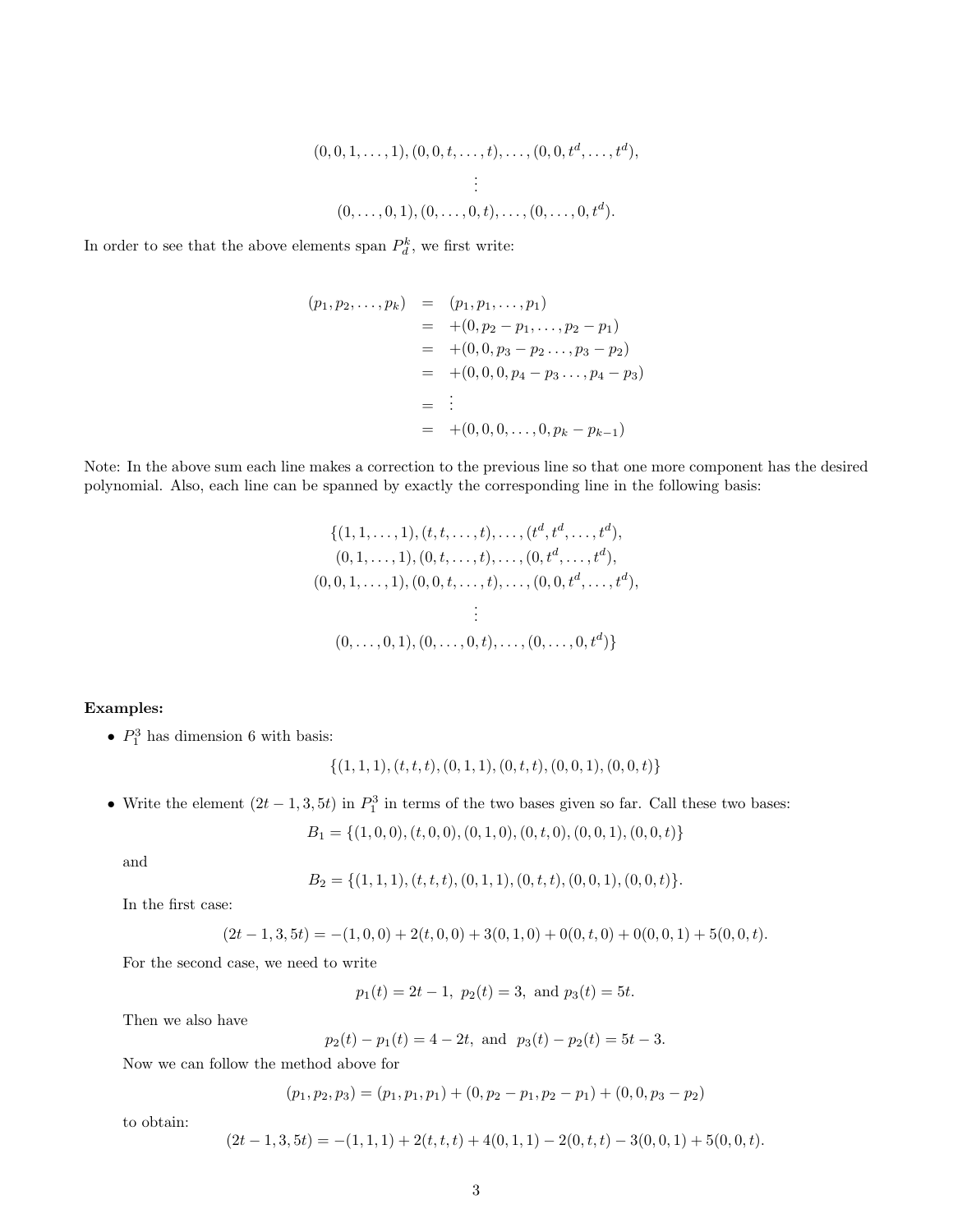• Find the coordinate vectors of the element  $(2t-1,3,5t)$  in  $P_1^3$  with respect to the bases  $B_1$  and  $B_2$ . Based on the coefficients from the previous example we have the coordinate vectors:

$$
B_1: \begin{pmatrix} -1 \\ 2 \\ 3 \\ 0 \\ 0 \\ 5 \end{pmatrix} \text{ and } B_2: \begin{pmatrix} -1 \\ 2 \\ 4 \\ -2 \\ -3 \\ 5 \end{pmatrix}.
$$

•  $P_3^4$  has dimension 16 with basis:

$$
\{(1, 1, 1, 1), (t, t, t, t), (t^2, t^2, t^2, t^2), (t^3, t^3, t^3, t^3),
$$
  
\n
$$
(0, 1, 1, 1), (0, t, t, t), (0, t^2, t^2, t^2), (0, t^3, t^3, t^3),
$$
  
\n
$$
(0, 0, 1, 1), (0, 0, t, t), (0, 0, t^2, t^2), (0, 0, t^3, t^3),
$$
  
\n
$$
(0, 0, 0, 1), (0, 0, 0, t), (0, 0, 0, t^2), (0, 0, 0, t^3)\}
$$

•  $P_2^5$  has dimension 15 with basis:

$$
\{(1, 1, 1, 1, 1), (t, t, t, t, t), (t^2, t^2, t^2, t^2, t^2),(0, 1, 1, 1, 1), (0, t, t, t, t), (0, t^2, t^2, t^2, t^2),(0, 0, 1, 1, 1), (0, 0, t, t, t), (0, 0, t^2, t^2, t^2),(0, 0, 0, 1, 1), (0, 0, 0, t, t), (0, 0, 0, t^2, t^2),(0, 0, 0, 0, 1), (0, 0, 0, 0, t), (0, 0, 0, 0, t^2)\}
$$

#### Piecewise polynomial functions:

A piecewise polynomial function (or ppf) is a function defined on a sequence of intervals by various polynomials. If the sequence of intervals is  $[u_0, u_1], [u_1, u_2], \ldots, [u_{k-1}, u_k]$ , then we denote this sequence with the notation:

$$
[u_0, u_1, \ldots, u_k].
$$

The endpoints of this sequence of intervals are  $u_0$  and  $u_k$ , and all the other values  $u_i$  for  $i = 1 \ldots, k - 1$  are called breakpoints. A ppf defined on this sequence of intervals has the following general form, where  $p_1(t), \ldots, p_k(t)$  are polynomials. Note that the intervals which are used by each polynomial are closed on the left and open on the right for  $p_1$  through  $p_{k-1}$  and then closed on both ends for  $p_k$ . This is done so that the function f is defined exactly once for all points in the closed interval  $[u_0, u_k]$ .

$$
f(t) = \begin{cases} p_1(t), & u_0 \le t < u_1 \\ p_2(t), & u_1 \le t < u_2 \\ \vdots & \vdots \\ p_k(t), & u_{k-1} \le t \le u_k \end{cases}
$$

Examples: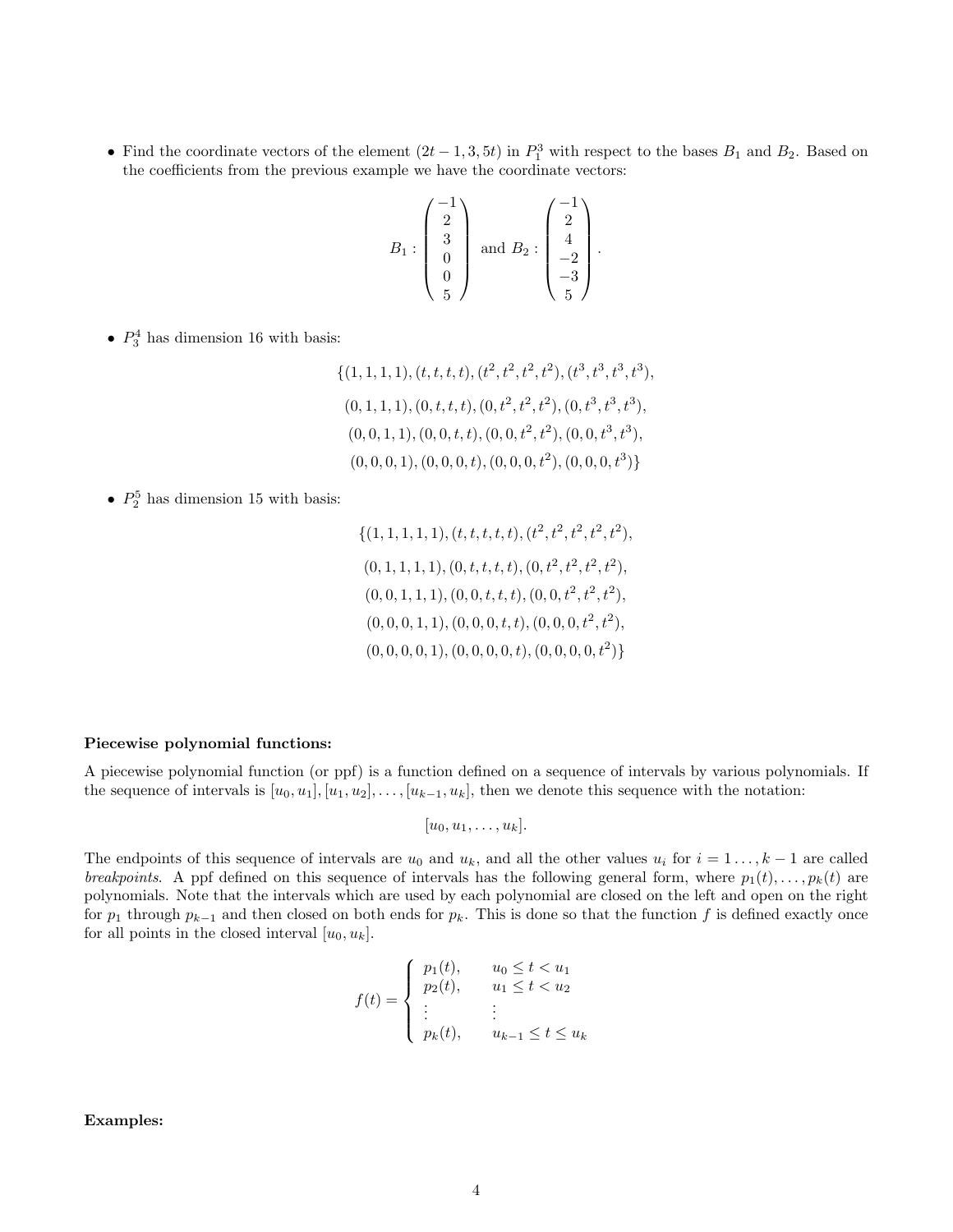• A ppf defined by cubic polynomials on the sequence of intervals  $[0, 2, 4]$ :

$$
f(t) = \begin{cases} p_1(t) = t^3 - 2t^2 + t - 5, & 0 \le t < 2\\ p_2(t) = 2t^3 - 8t^2 + 13t - 3, & 2 \le t \le 4 \end{cases}
$$

• A ppf defined by linear polynomials on the sequence of intervals  $[0, 1, 2, 3, 4]$ :

$$
f(t) = \begin{cases} p_1(t) = 2t - 5, & 0 \le t < 1 \\ p_2(t) = 4, & 1 \le t < 2 \\ p_3(t) = t - 1, & 2 \le t < 3 \\ p_4(t) = 3t + 7, & 3 \le t \le 4 \end{cases}
$$

## The piecewise polynomial vector space  $P_d^k[u_0, u_1, \ldots, u_k]$ .

The set of all piecewise polynomial functions on the sequence of intervals  $[u_0, u_1, \ldots, u_k]$  forms the vector space which we call  $P_d^k[u_0, u_1, \ldots, u_k]$ . Addition and scalar multiplication in this vector space are given simply by addition of functions and real number multipication of functions. So this vector space is a subspace of the vector space  $\mathcal{F}[u_0, u_k]$ of all functions on the interval  $[u_0, u_k]$ .

## Correspondence between  $P_d^k$  and  $P_d^k[u_0, u_1, \ldots, u_k]$ :

Any ordered k-tuple of polynomials  $(p_1(t), p_2(t), \ldots, p_k(t))$  in  $P_d^k$  can be converted into a ppf in  $P_d^k[u_0, u_1, \ldots, u_k]$ , given by:

$$
f(t) = \begin{cases} p_1(t), & u_0 \le t < u_1 \\ p_2(t), & u_1 \le t < u_2 \\ \vdots & \vdots \\ p_k(t), & u_{k-1} \le t \le u_k \end{cases}
$$

This process can also be reversed by taking this ppf and stripping away all of the information about intervals and forming the ordered k-tuple of the polynomials.

### Examples:

• The element  $(t, 1, 2-t)$  in  $P_1^3$  corresponds to the ppf

$$
f(t) = \begin{cases} t, & 0 \le t < 1 \\ 1, & 1 \le t < 2 \\ 2 - t, & 2 \le t \le 3 \end{cases}
$$

in  $P_1^3[0,1,2,3]$ .

• The element  $(1 - 3t + t^2, 4, 2 - t^2, t + 5)$  in  $P_2^4$  corresponds to the ppf

$$
f(t) = \begin{cases} 1 - 3t_t^2, & 0 \le t < 3 \\ 4, & 3 \le t < 5 \\ 2 - t^2, & 5 \le t < 6 \\ t + 5, & 6 \le t \le 8 \end{cases}
$$

in  $P_1^3[0, 3, 5, 6, 8]$ .

## Isomorphism between  $P_d^k$  and  $P_d^k[u_0,u_1,\ldots,u_k]$ :

The above correspondence gives a dictionary between the ordered  $k$ -tuples of polynomials, and ppf's on a given sequence of intervals. It is important to note that this correspondence preserves linear algebra constructs. In particular, if

$$
(p_1(t), p_2(t), \ldots, p_k(t))
$$
 and  $(q_1(t), q_2(t), \ldots, q_k(t))$